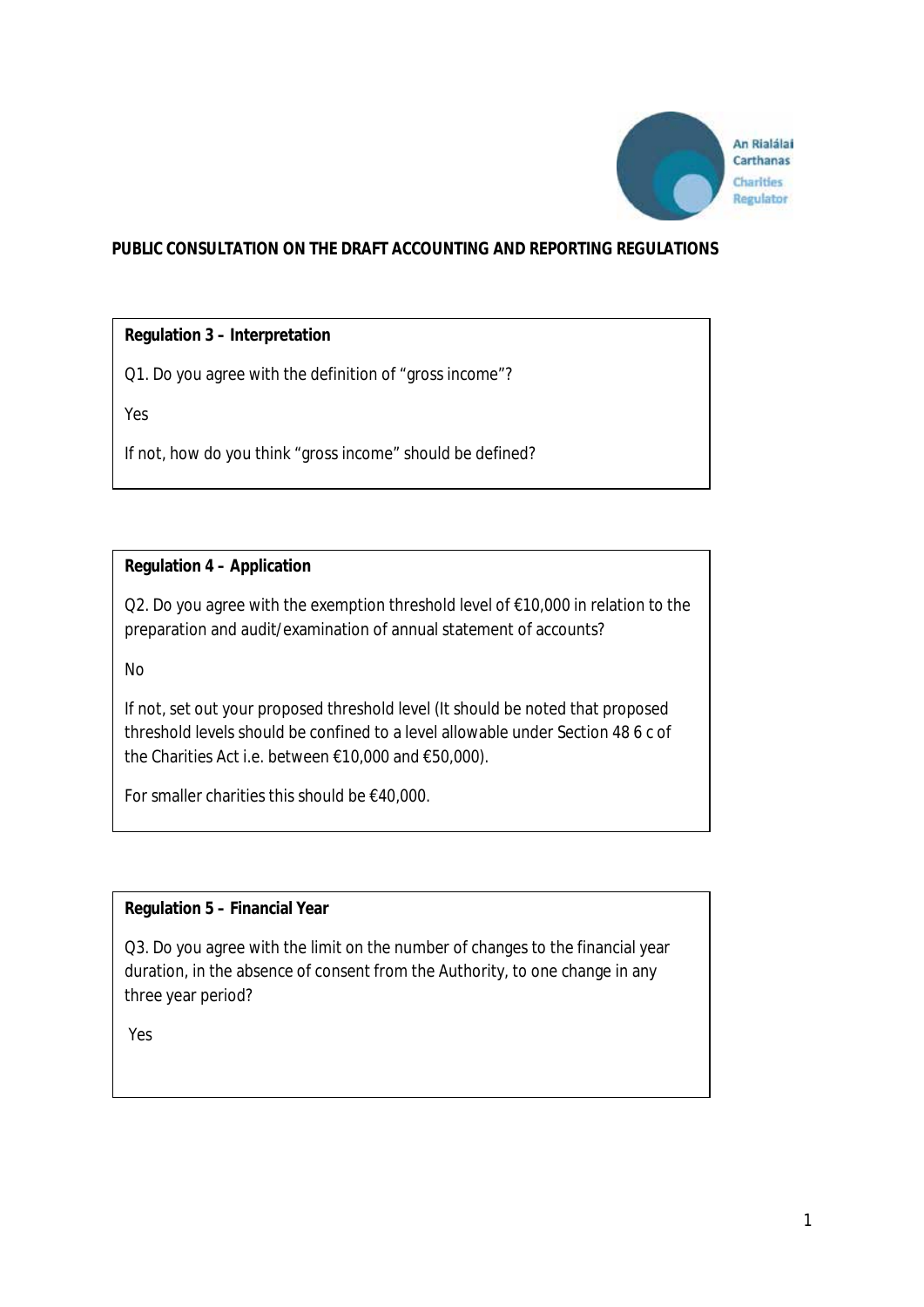# **Regulation 6 – Consolidated Accounts**

Q4. Do you agree that the regulations dealing with the methods and principals for the preparation of group accounts are better addressed by reference to financial reporting standards and the applicable statement of recommended practice, rather than by detailed scheduling of methods and principals for consolidation in the Regulations?

Yes

# **Regulation 8 – Simplified Accounts**

Q5. Are you satisfied regulation 8 (including Schedule 1) provides a sufficient and proportionate framework for preparing 'simplified accounts'?

Yes

If not, what additional requirements are needed?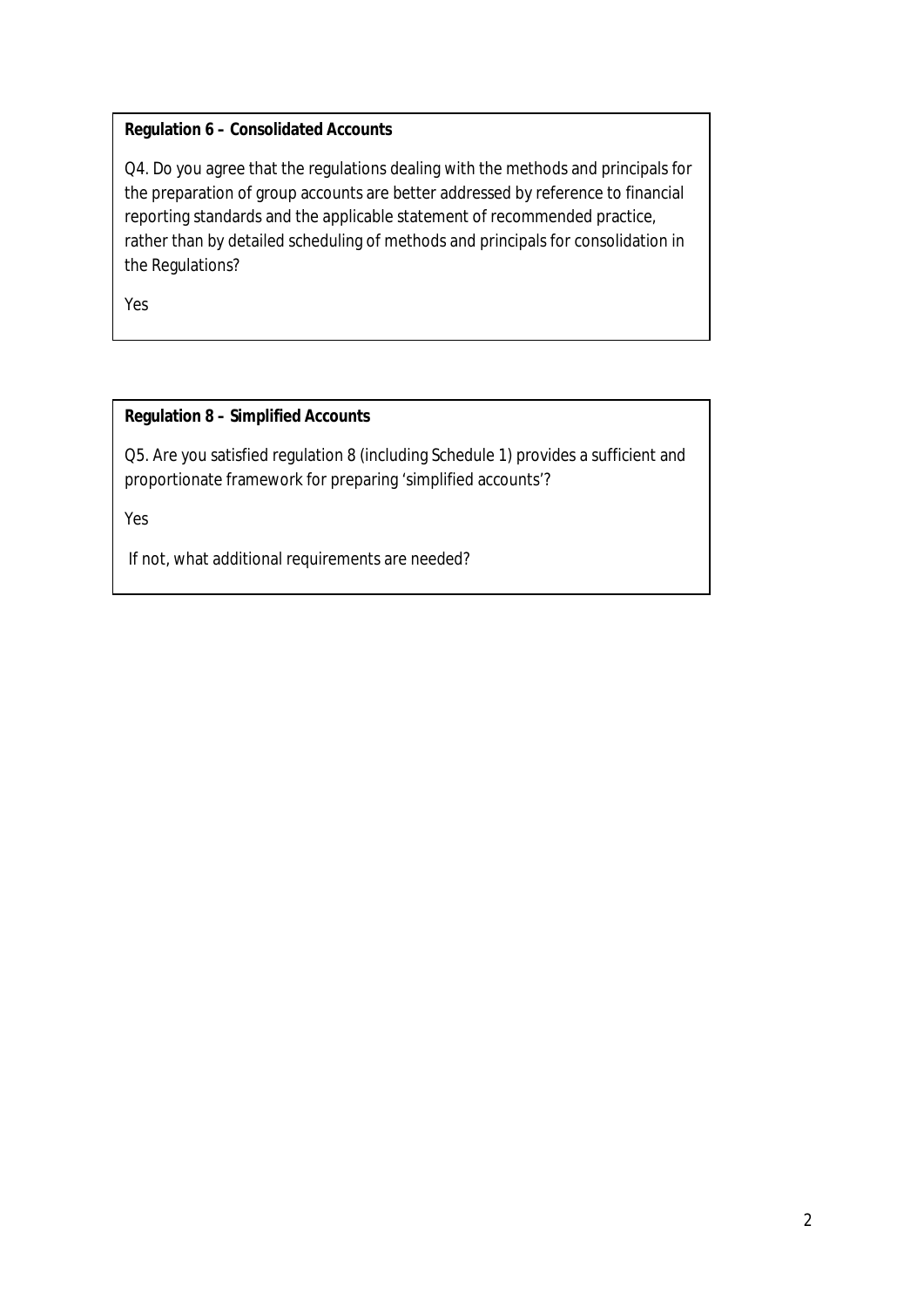### **Regulation 9 – Annual audit of statement of accounts**

Q6. Do you agree with the threshold level of €100,000 in relation in the requirements for a statutory audit?

No, I strongly disagree with the threshold level for statutory audit at €100,000

If not, set out your proposed threshold level (It should be noted that proposed threshold levels should be confined to a level allowable under Section 50 2 of the Charities Act i.e. no greater than €500,000).

The average Church of Ireland Parish must generate income of €100,000 plus per annum in order to provide sacred spaces for public worship, to provide ministry and pastoral care, to promote strong community relations, to support the poor, ill & suffering in the community and to support the relief of poverty & suffering both at home and overseas. An audit threshold of €100,000 will add significant additional costs and leave fewer financial resources available for the mission of the Church.

| <b>Gross Income Threshold</b> | <b>Type of Account</b> | <b>External Scrutiny</b>     |
|-------------------------------|------------------------|------------------------------|
|                               |                        | Minimum requirement          |
| Income less than $£250,000$   | Simplified Accounts    | Independent examination      |
| (subject to the exemption     | (Receipts & Payments)  | by an independent person,    |
| threshold level)              |                        | who in the opinion of the    |
|                               |                        | trustees has the ability and |
|                               |                        | experience to carry out a    |
|                               |                        | competent review             |
| Income of €250,001 -          | Accruals accounts in   | Independent examination      |
| €500,000                      | accordance with SORP   | by a prescribed / qualified  |
|                               |                        | person                       |
| Greater than $€500,000$       | Accrual accounts in    | Statutory audit performed    |
|                               | accordance with SORP   | by a registered auditor      |
|                               |                        |                              |
|                               |                        |                              |

Therefore I would suggest the following thresholds should apply: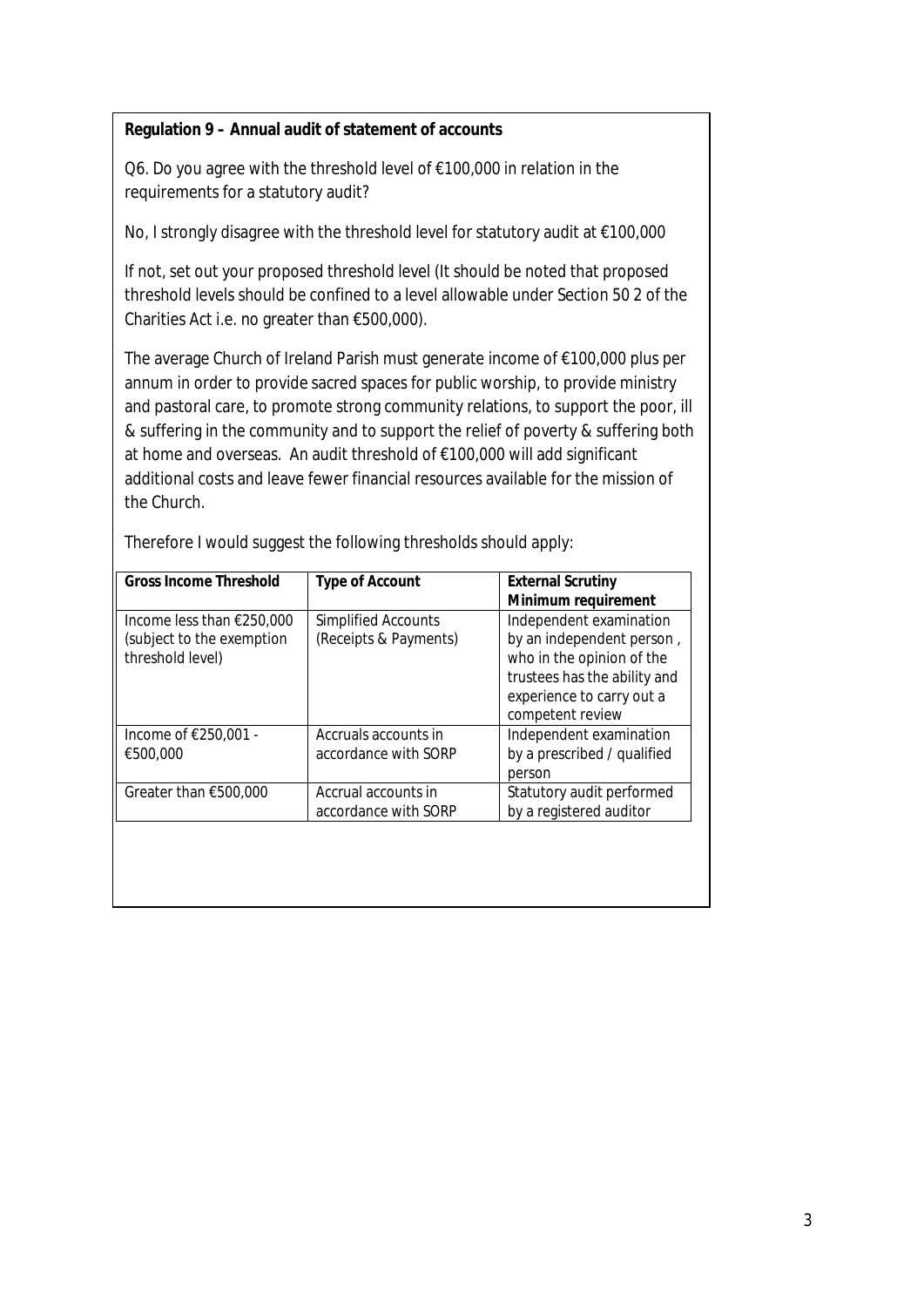**Regulation 10 – Examination of annual statement of accounts by an independent reviewer**

Q.7 Are you satisfied regulation 10 provides a sufficient and proportionate framework for an examination of annual statement of accounts by a reviewer?

Yes

If not, what additional requirements are needed?

# **Regulation 13 – Annual Report**

Q.8 Are you satisfied regulation 13 provides a sufficient and proportionate framework for annual reporting?

Yes

If not, what additional requirements are needed?